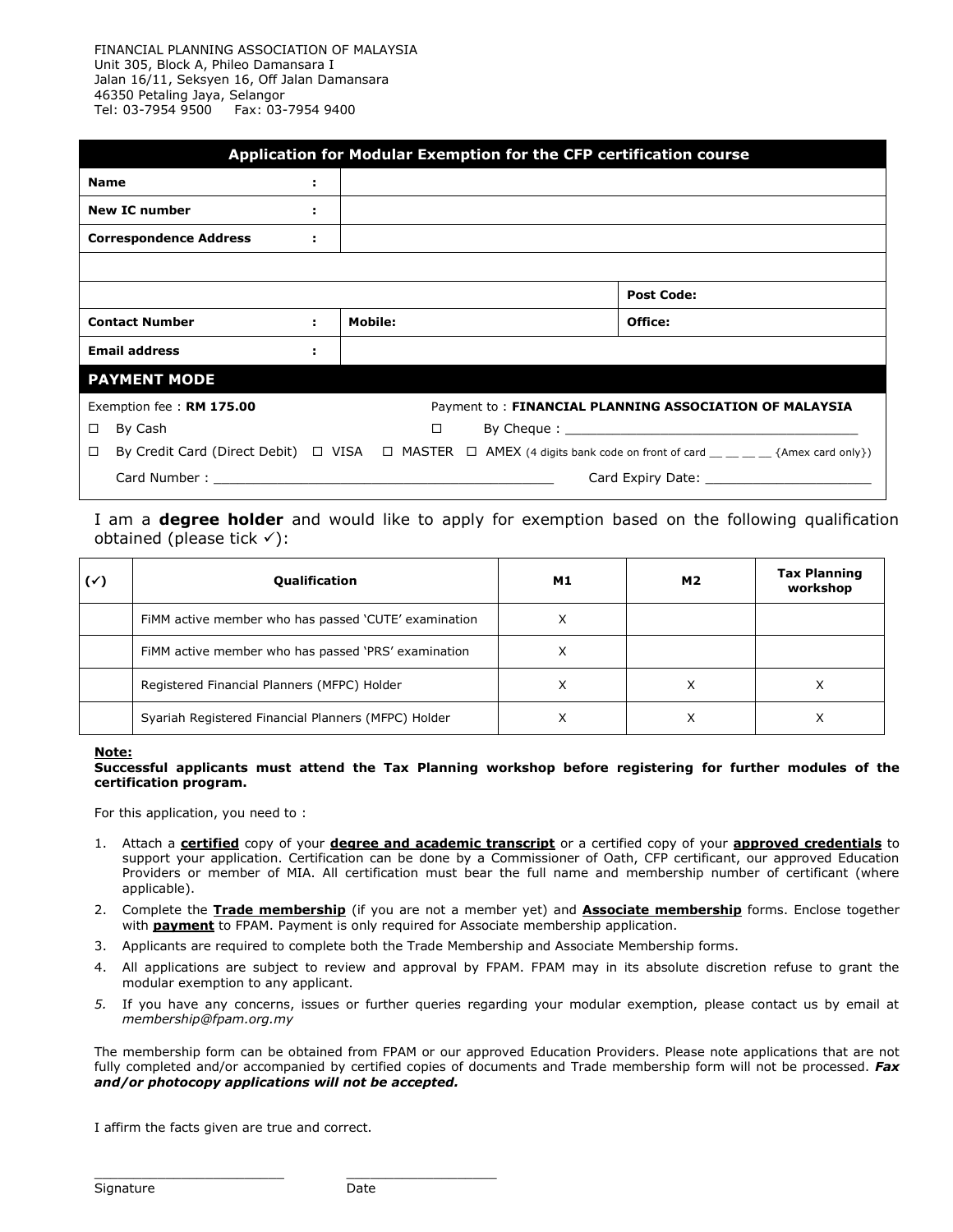

Unit 305, Block A, Phileo Damansara I Jalan 16/11, Seksyen 16, Off Jalan Damansara 46350 Petaling Jaya, Selangor TEL : 03 - 7954 9500 FAX : 03 - 7954 9400 WEBSITE: www.fpam.org.my GST TAX FILE NO. :000173154304

Signature : \_\_\_\_\_\_\_\_\_\_\_\_\_\_\_\_\_\_\_\_\_\_\_\_\_ Date : \_\_\_\_\_\_\_\_\_\_\_\_\_\_

| For office use only |  |
|---------------------|--|
| Discrepancy         |  |
| O/R#                |  |

## **TRADE MEMBER REGISTRATION FORM – CFP CERTIFICATION COURSE**

| Please complete in "BLOCK LETTERS". (Please circle where applicable)       |                                                                                                                                                                                              |  |                                             |                   |                                           |                         |                                                                                                                                                                                                                                |                   |                                             |                         |  |                        |  |
|----------------------------------------------------------------------------|----------------------------------------------------------------------------------------------------------------------------------------------------------------------------------------------|--|---------------------------------------------|-------------------|-------------------------------------------|-------------------------|--------------------------------------------------------------------------------------------------------------------------------------------------------------------------------------------------------------------------------|-------------------|---------------------------------------------|-------------------------|--|------------------------|--|
| <b>1. PARTICULARS OF APPLICANT</b>                                         |                                                                                                                                                                                              |  |                                             |                   |                                           |                         |                                                                                                                                                                                                                                |                   |                                             |                         |  |                        |  |
| Name (Full name as in NRIC):                                               |                                                                                                                                                                                              |  |                                             |                   |                                           |                         |                                                                                                                                                                                                                                |                   |                                             |                         |  |                        |  |
| New IC number / Passport No.:                                              |                                                                                                                                                                                              |  |                                             |                   |                                           |                         |                                                                                                                                                                                                                                |                   | Date of Birth:                              |                         |  |                        |  |
| <b>Correspondence Address:</b>                                             |                                                                                                                                                                                              |  |                                             |                   |                                           |                         |                                                                                                                                                                                                                                |                   |                                             |                         |  |                        |  |
|                                                                            |                                                                                                                                                                                              |  |                                             |                   |                                           |                         |                                                                                                                                                                                                                                |                   |                                             |                         |  |                        |  |
|                                                                            |                                                                                                                                                                                              |  |                                             |                   |                                           |                         |                                                                                                                                                                                                                                |                   | <b>Post Code:</b>                           |                         |  |                        |  |
| <b>Mobile No.:</b>                                                         |                                                                                                                                                                                              |  |                                             |                   |                                           |                         | <b>Home Tel:</b>                                                                                                                                                                                                               |                   |                                             |                         |  |                        |  |
| <b>Email address (Preferred):</b>                                          |                                                                                                                                                                                              |  |                                             |                   |                                           |                         |                                                                                                                                                                                                                                |                   |                                             |                         |  |                        |  |
| <b>Email address (Alternate):</b>                                          |                                                                                                                                                                                              |  |                                             |                   |                                           |                         |                                                                                                                                                                                                                                |                   |                                             |                         |  |                        |  |
| Gender: Male / Female                                                      |                                                                                                                                                                                              |  |                                             |                   | Marital Status: Single / Married / Others |                         |                                                                                                                                                                                                                                |                   | Race: Bumiputra / Chinese / Indian / Others |                         |  |                        |  |
| <b>2. EDUCATION ATTAINED</b>                                               |                                                                                                                                                                                              |  |                                             |                   |                                           |                         |                                                                                                                                                                                                                                |                   |                                             |                         |  |                        |  |
|                                                                            | <b>University</b>                                                                                                                                                                            |  |                                             |                   |                                           | Qualification           |                                                                                                                                                                                                                                |                   |                                             | <b>Year awarded</b>     |  |                        |  |
|                                                                            |                                                                                                                                                                                              |  |                                             |                   |                                           |                         |                                                                                                                                                                                                                                |                   |                                             |                         |  |                        |  |
| Note: Please include certified true copy of degree                         |                                                                                                                                                                                              |  |                                             |                   |                                           |                         |                                                                                                                                                                                                                                |                   |                                             |                         |  |                        |  |
| 3. EMPLOYMENT                                                              |                                                                                                                                                                                              |  |                                             |                   |                                           |                         |                                                                                                                                                                                                                                |                   |                                             |                         |  |                        |  |
| <b>Name of Organisation:</b>                                               |                                                                                                                                                                                              |  |                                             |                   |                                           |                         |                                                                                                                                                                                                                                | <b>Job Title:</b> |                                             |                         |  |                        |  |
| <b>Company's address:</b>                                                  |                                                                                                                                                                                              |  |                                             |                   |                                           |                         |                                                                                                                                                                                                                                |                   |                                             |                         |  |                        |  |
|                                                                            |                                                                                                                                                                                              |  |                                             |                   |                                           |                         |                                                                                                                                                                                                                                |                   |                                             |                         |  |                        |  |
|                                                                            |                                                                                                                                                                                              |  |                                             |                   |                                           |                         |                                                                                                                                                                                                                                |                   |                                             |                         |  |                        |  |
| <b>Post Code:</b>                                                          |                                                                                                                                                                                              |  |                                             |                   | <b>Office No.:</b>                        |                         |                                                                                                                                                                                                                                |                   |                                             | <b>Fax No.:</b>         |  |                        |  |
| <b>Industry Profile:</b>                                                   | <b>INSURANCE</b>                                                                                                                                                                             |  |                                             | <b>UNIT TRUST</b> | <b>BANK</b>                               |                         | <b>ACCOUNTANT</b>                                                                                                                                                                                                              |                   |                                             | <b>ASSET MANAGEMENT</b> |  | <b>FINANCE COMPANY</b> |  |
| <b>TRUST &amp; WILLS</b>                                                   | <b>STOCK BROKING</b>                                                                                                                                                                         |  |                                             |                   | FINANCIAL ADVISORY                        | NON FINANCE CORPORATION |                                                                                                                                                                                                                                |                   | ACADEMIA                                    |                         |  | <b>STUDENT</b>         |  |
| <b>4. WORKING EXPERIENCE</b>                                               |                                                                                                                                                                                              |  |                                             |                   |                                           |                         |                                                                                                                                                                                                                                |                   |                                             |                         |  |                        |  |
| <b>Years of Experience</b>                                                 |                                                                                                                                                                                              |  | <b>Industry (Eg. Insurance, Unit Trust)</b> |                   |                                           |                         | <b>Position Held</b>                                                                                                                                                                                                           |                   |                                             | <b>Company</b>          |  |                        |  |
|                                                                            |                                                                                                                                                                                              |  |                                             |                   |                                           |                         |                                                                                                                                                                                                                                |                   |                                             |                         |  |                        |  |
| <b>5. MEMBERSHIP FEE</b>                                                   |                                                                                                                                                                                              |  |                                             |                   |                                           |                         |                                                                                                                                                                                                                                |                   |                                             |                         |  |                        |  |
|                                                                            |                                                                                                                                                                                              |  |                                             |                   |                                           |                         |                                                                                                                                                                                                                                |                   |                                             |                         |  |                        |  |
|                                                                            | MEMBERSHIP FEE WAIVED FOR 1ST YEAR UPON APPLICATION FOR MODULAR EXEMPTION.                                                                                                                   |  |                                             |                   |                                           |                         |                                                                                                                                                                                                                                |                   |                                             |                         |  |                        |  |
|                                                                            |                                                                                                                                                                                              |  |                                             |                   |                                           |                         |                                                                                                                                                                                                                                |                   |                                             |                         |  |                        |  |
| 7. DECLARATION (BY APPLICANT)                                              |                                                                                                                                                                                              |  |                                             |                   |                                           |                         |                                                                                                                                                                                                                                |                   |                                             |                         |  |                        |  |
| I hereby declare that all information is true to the best of my knowledge, |                                                                                                                                                                                              |  |                                             |                   |                                           |                         |                                                                                                                                                                                                                                |                   |                                             |                         |  |                        |  |
|                                                                            | and I understand FPAM reserves the rights to verify information I have<br>provided in this form. I agree to adhere by FPAM's Professional Code of<br>Ethics & Professional Responsibilities. |  |                                             |                   |                                           |                         |                                                                                                                                                                                                                                |                   |                                             |                         |  |                        |  |
|                                                                            |                                                                                                                                                                                              |  |                                             |                   |                                           |                         |                                                                                                                                                                                                                                |                   |                                             |                         |  |                        |  |
|                                                                            |                                                                                                                                                                                              |  |                                             |                   |                                           |                         | Trade Member ID: Network and Separate and Separate and Separate and Separate and Separate and Separate and Separate and Separate and Separate and Separate and Separate and Separate and Separate and Separate and Separate an |                   |                                             |                         |  |                        |  |

Date :  $\_\_$